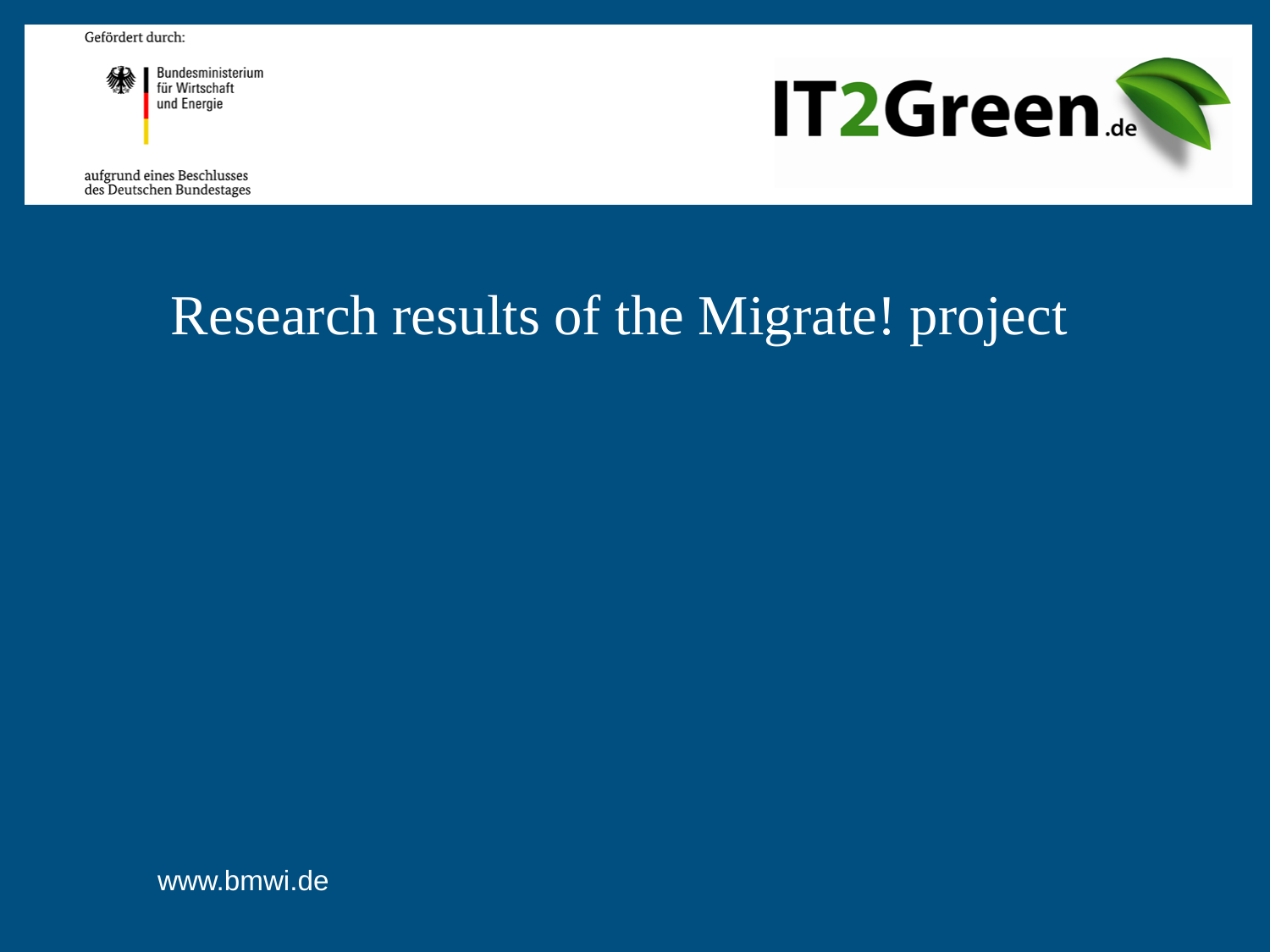

aufgrund eines Beschlusses<br>des Deutschen Bundestages



#### Project summary

| Project title:                                                   | Migrate! - Models, methods and tools for migration to cloud- |
|------------------------------------------------------------------|--------------------------------------------------------------|
| based energy-optimised user infrastructures and their management |                                                              |
| <b>BMWi</b> code:                                                | 01 M1105 2 to 01M11058                                       |
| Term:                                                            | $01/10/2011$ to 30/09/2014                                   |
| Consortium:                                                      | University of Hohenheim (FZID)                               |
|                                                                  | <b>IBM Deutschland Research &amp; Development GmbH</b>       |
|                                                                  | Drees & Sommer Advanced Building Technologies AG             |
|                                                                  | Brandenburg IT service providers (ZIT-BB)                    |
|                                                                  | University of Stuttgart (IAAS)                               |
|                                                                  | Robert Bosch Gesellschaft für medizinische Forschung mbH     |
|                                                                  | <b>Stuttgart Airport</b>                                     |
| Project director:                                                | Dr. Jörg Leukel, University of Hohenheim                     |
| Website: www.migrate-it2green.de                                 |                                                              |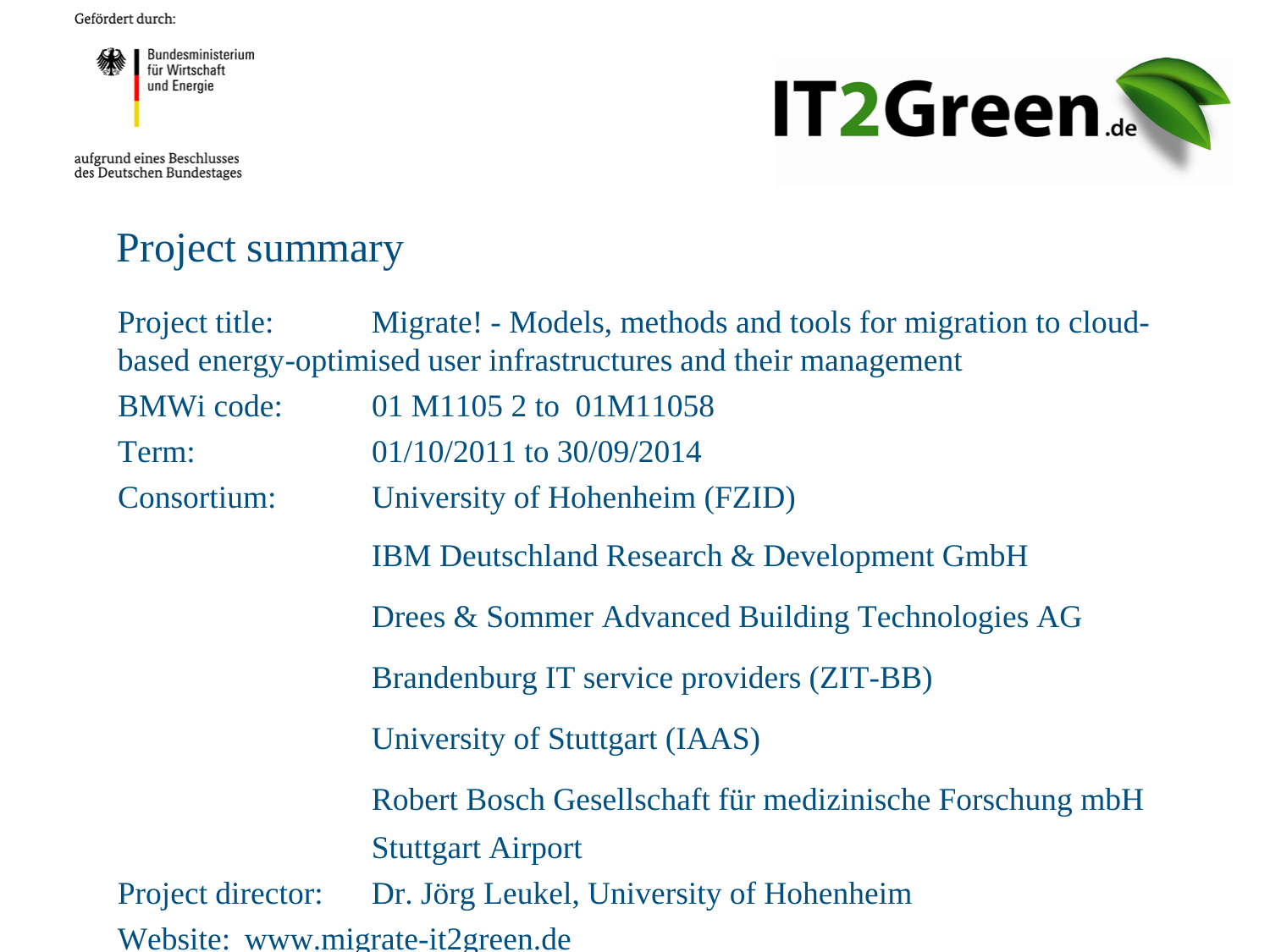

aufgrund eines Beschlusses des Deutschen Bundestages



# Research topics

The Migrate! project develops solutions for the transfer (migration) of existing local ICT applications (source systems) into integrated, cloud-based ICT user infrastructures (target systems) with the goal of holistic energy savings.

Core topics of research are:

- Development of a process-oriented migration model for applications, including an analysis of the source and target system
- Integration of socio-economic and environmental (green) requirements in the migration model
- Software solutions for automated modelling (TOSCA)
- Exemplary modelling for selected applications
- Determination of energy efficiency potential through cloud migration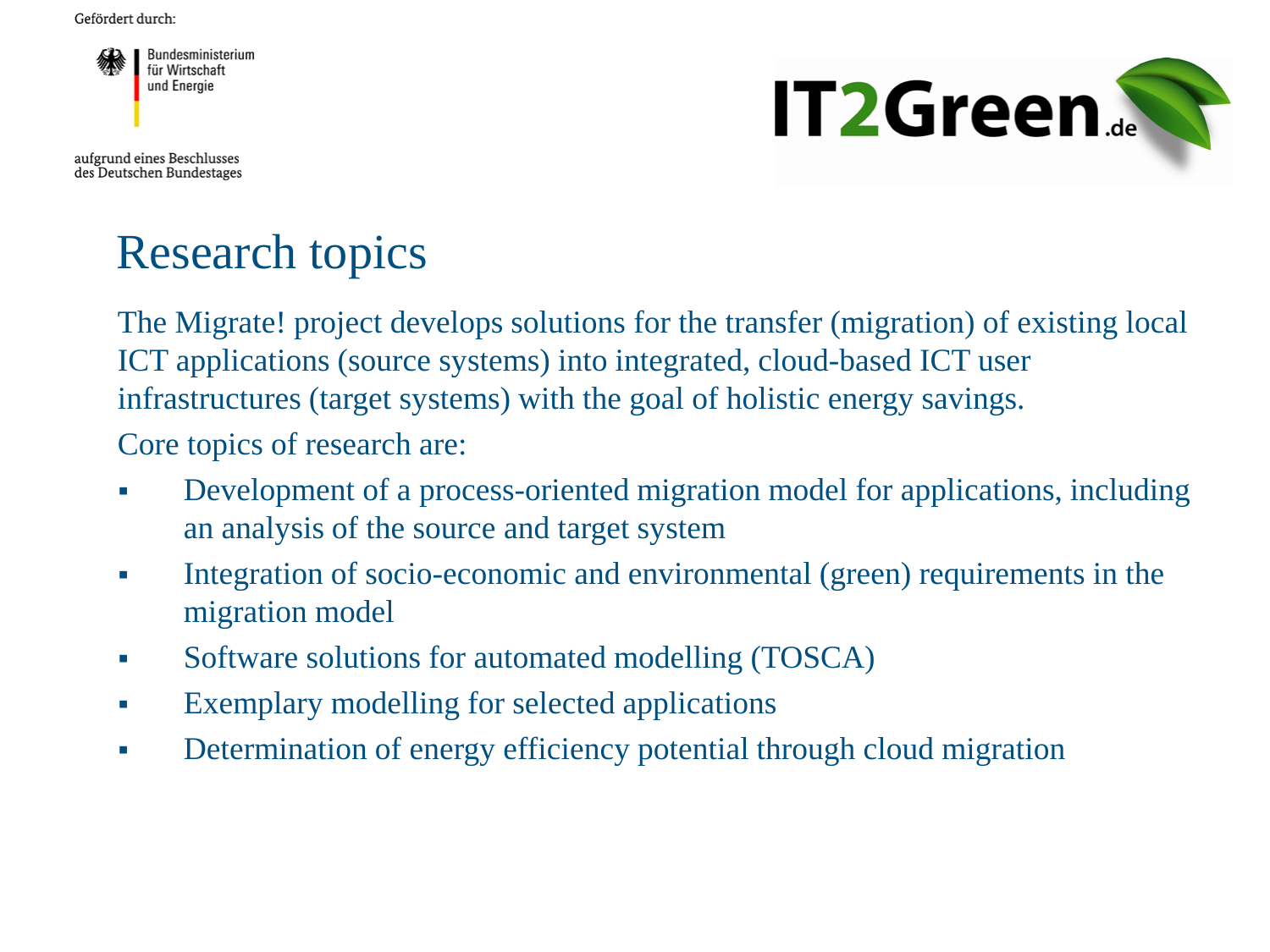

aufgrund eines Beschlusses des Deutschen Bundestages



#### Automatic migration to the energy-efficient system

Starting situation:

- Currently, most ICT applications are manually migrated to the cloud
- This requires special knowledge, is labour-intensive and therefore expensive
- Energy efficiency is not addressed in this context in an integrated manner
- Therefore, a variety of tools must be configured individually and calibrated over the entire hardware and software range

The approach of MIGRATE!:

- The ICT application to be migrated is described in a standardized and extensible model using a software tool (TOSCA)
- A number of requirements are included in the model, such as energy-related performance indicators (green policies)
- If the target systems correspond to the specific requirements catalogue of an application, the application is automatically migrated to the cloud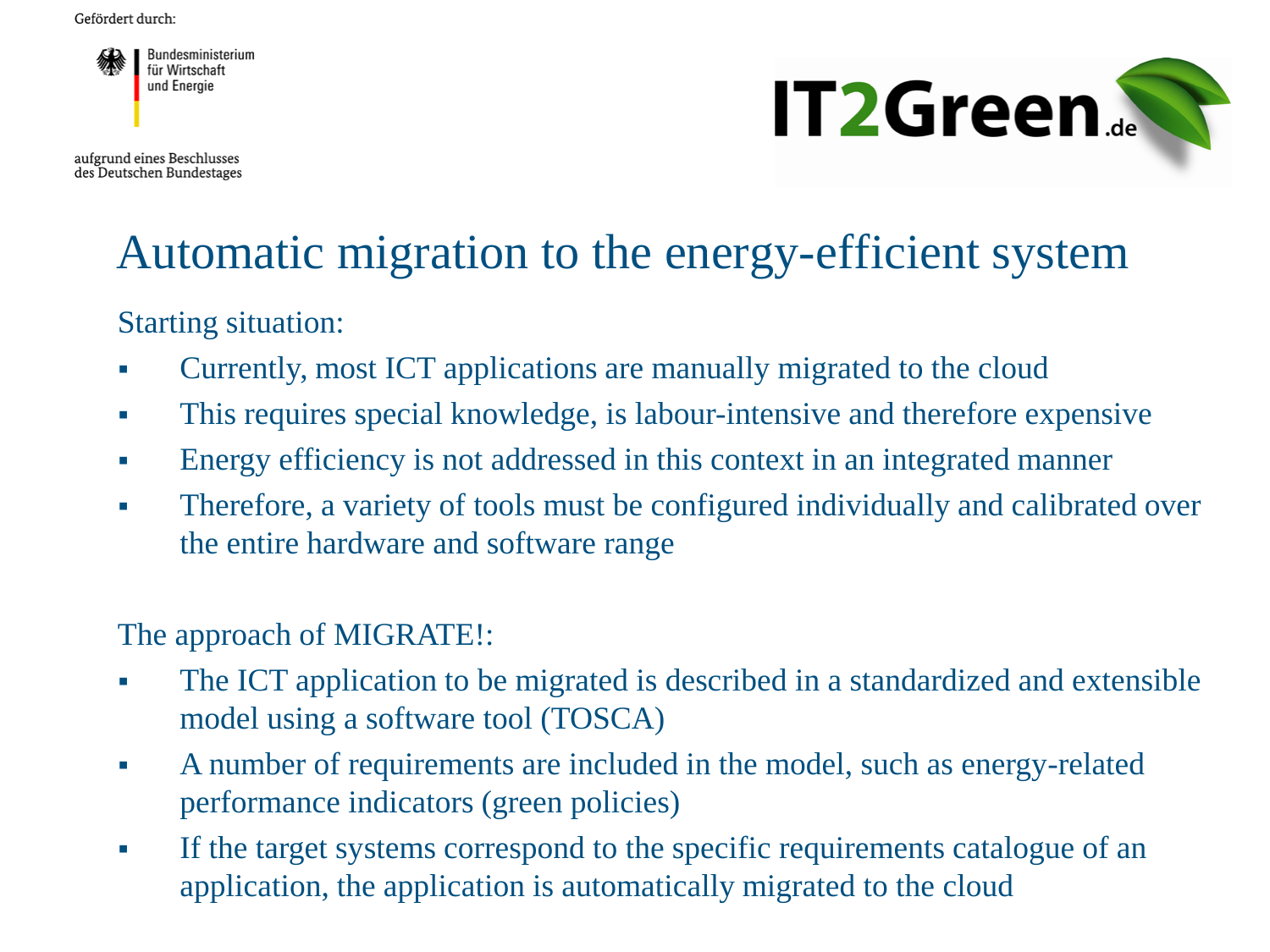

aufgrund eines Beschlusses des Deutschen Bundestages



# User systems analysis and modelling

In the project, key aspects of a process model for the migration of ICT applications from the areas of the hospital, airport, authority, and housing association were developed:

- Description and analysis of user systems of the source and target systems
- Energy-related measurement of performance data and simulation of system behaviour in the source and target system
- Integration of socio-economic and environmental aspects in the technical process of migration
- Consideration of legal constraints and user requirements regarding data privacy, for example
- Creation of migration scenarios with the goal of saving energy
- Tools for planning, implementation and monitoring of the migration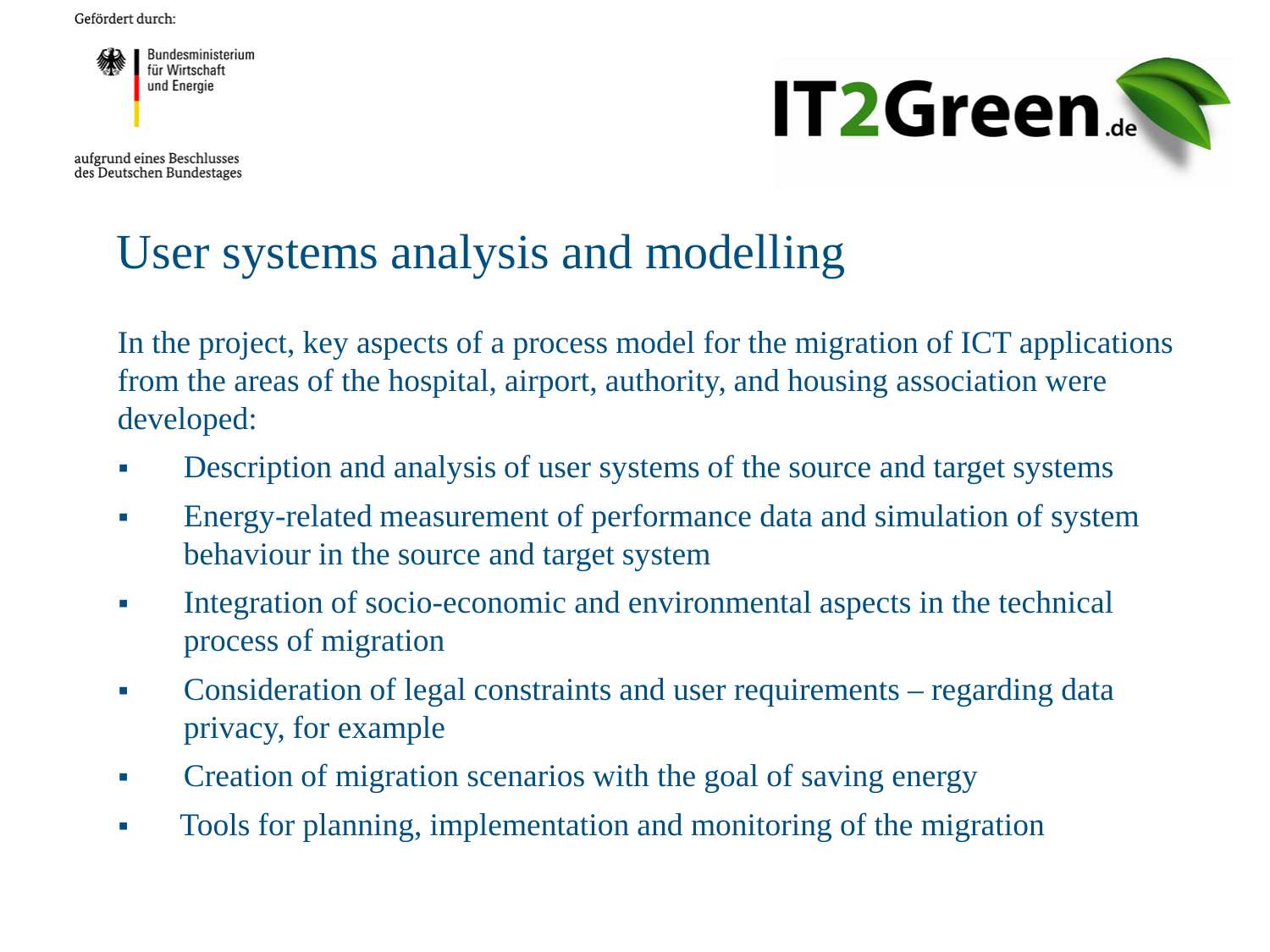

aufgrund eines Beschlusses des Deutschen Bundestages



# Open source tool "TOSCA"

The application to be migrated is described in the standardised and extensible TOSCA model:

- The Topology and Orchestration Specification for Cloud Applications (TOSCA) developed by the Advanced Opens Standards for Information Society (OASIS) serves as a software solution.
- TOSCA describes the topology and interaction of applications on the levels of operating system, middleware and application logic, including all necessary deployment steps
- The TOSCA template of the application is processed by what is known as the TOSCA container
- The TOSCA container directly controls the hypervisor cloud infrastructure to migrate the application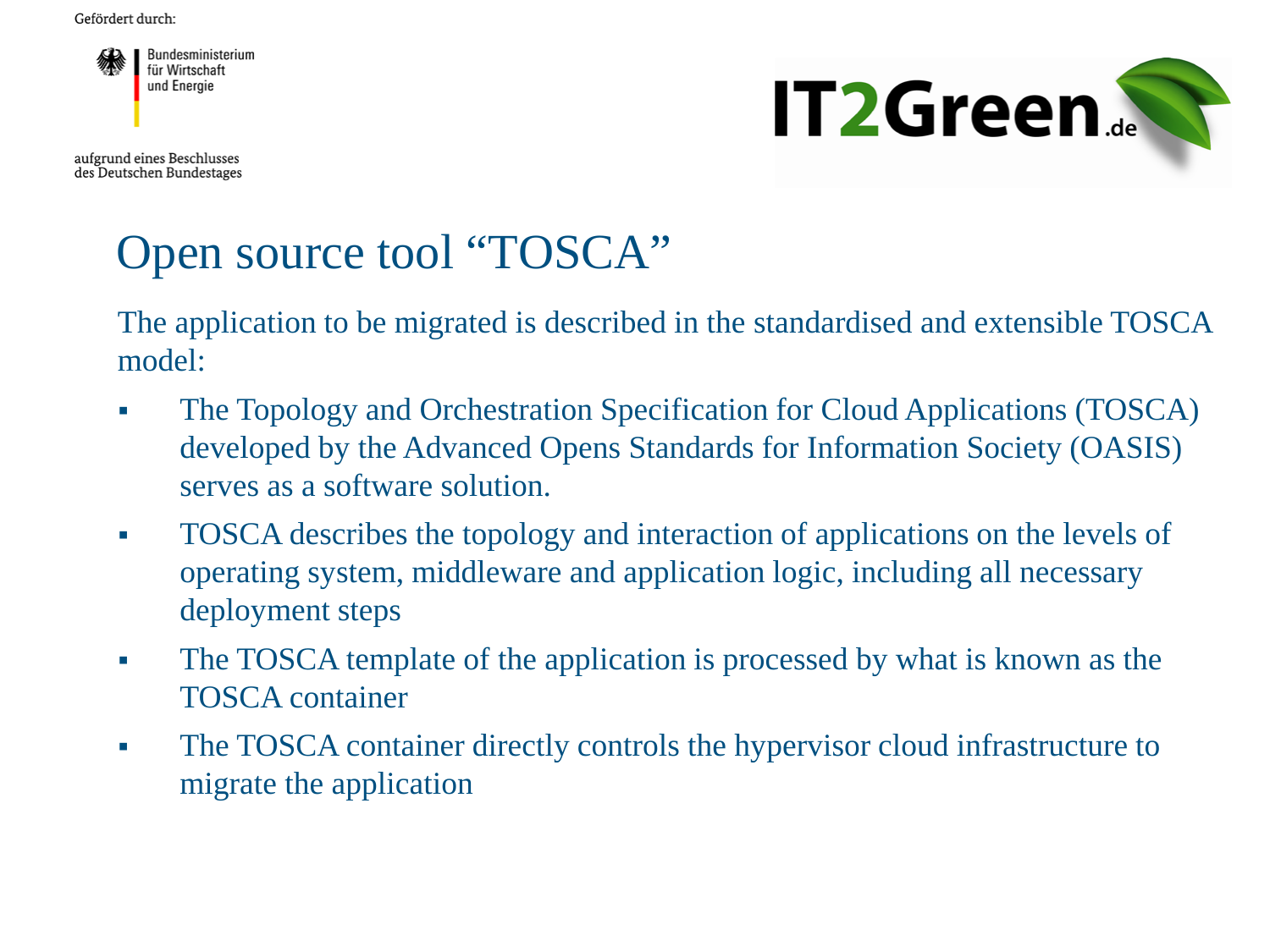

aufgrund eines Beschlusses des Deutschen Bundestages



# Energetic control on the application level

Green policies were developed for the TOSCA model. This makes it possible to anchor energy optimisation as part of the requirements specification of the application-driven migration process:

- The cloud provider provides data that is retrieved from a local energy management system (EMS) and passed to the TOSCA container of cloud management
- Green policies are rules and thresholds that implement what are known as energy-saving plans
- The green policies are also monitored by the TOSCA container and the cloud infrastructure is affected through the hypervisor
- The open source version with energy policies is developed in Migrate!.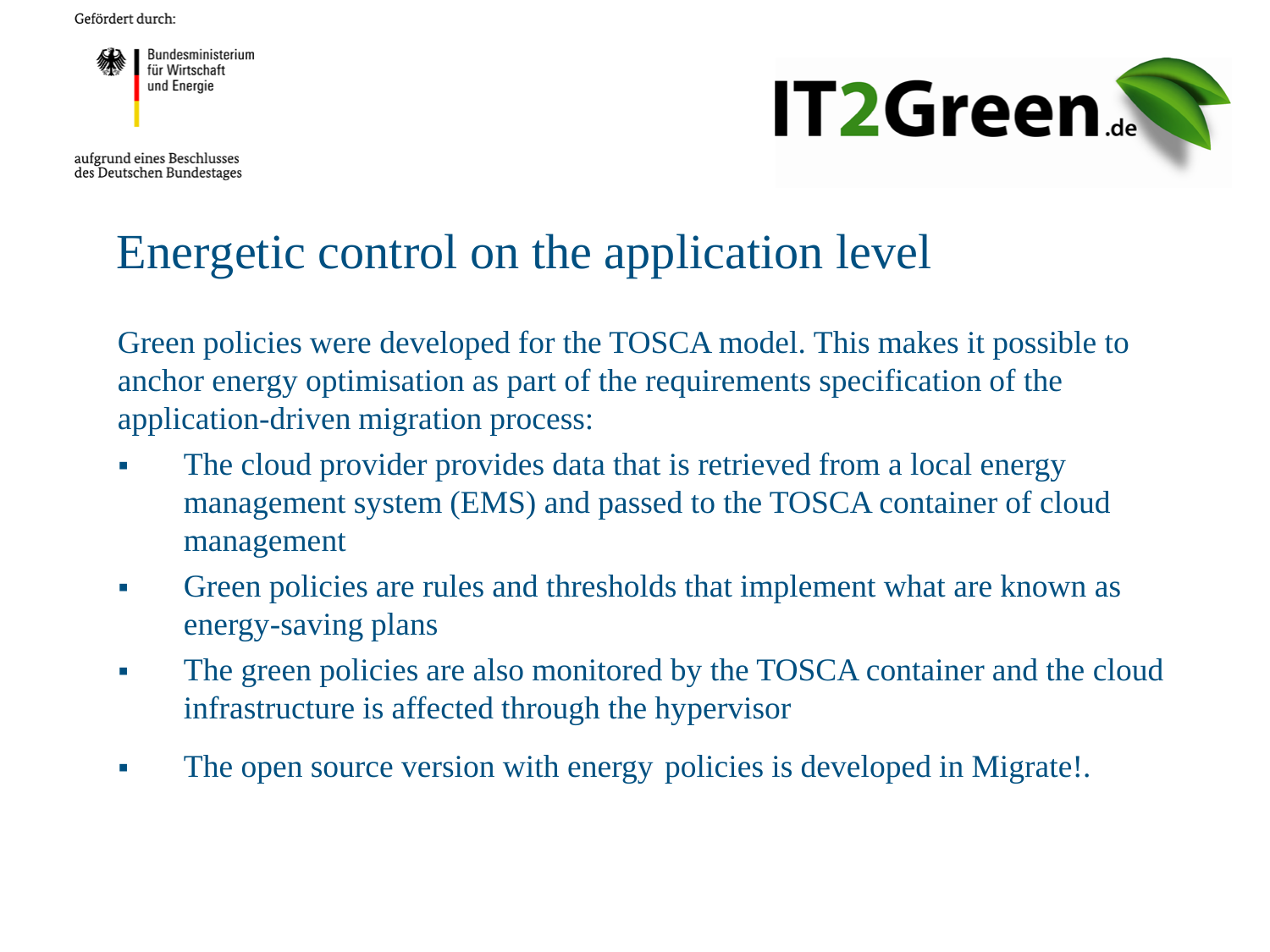

aufgrund eines Beschlusses des Deutschen Bundestages



# Energy-optimised cloud systems

Testing of allocation methods:

- Auction-based models: conventional auction method with optimisation of the user-provider situation, with consideration of green aspects (such as PuE)
- Reservation price-based method: a process taken from the service sector in which energy optimisation is taken into account through booking classes.

Tools for energy optimisation:

- Winery: Graphical editor for TOSCA for creating application models
- GreenSLA: Inclusion of energy optimisation aspects in conventional SLA (Service Level Agreements)
- Energy management system: To enable tools for collecting and providing measured data from data centres for cloud management in order to enable optimisation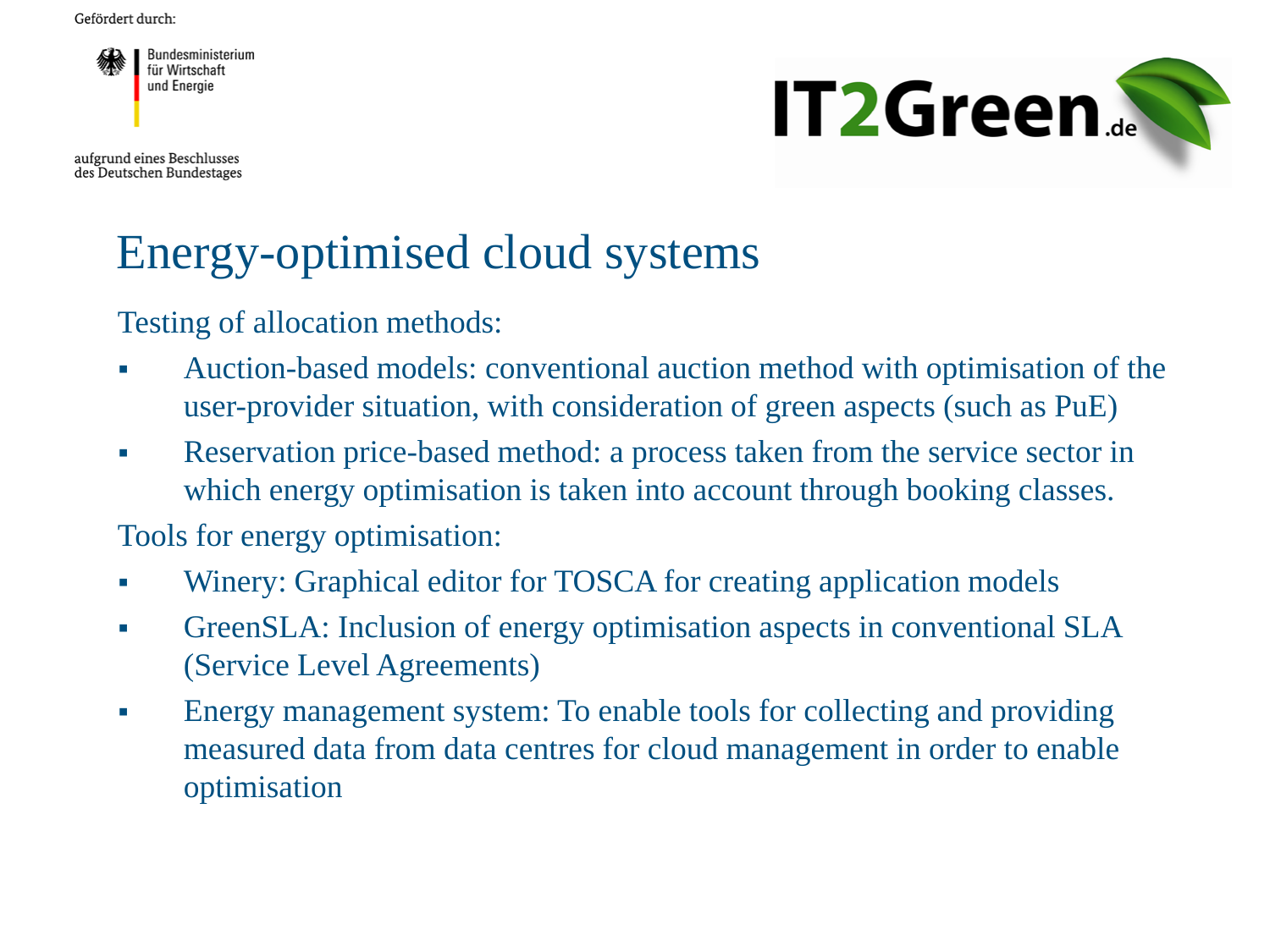

aufgrund eines Beschlusses des Deutschen Bundestages



# Savings potential

Results of the simulations and field tests

- Airport: up to 50%
- Housing association: 25 to 54%
- Public IT service provider: 10 to 25% (simulation)
- Hospital: no simulation data available

Challenges:

- Difficulties in identification of suitable applications
- **Migration costs that are often high, automation needs to get better**
- In some cases, infrastructure measures (such as tablets as clients) are used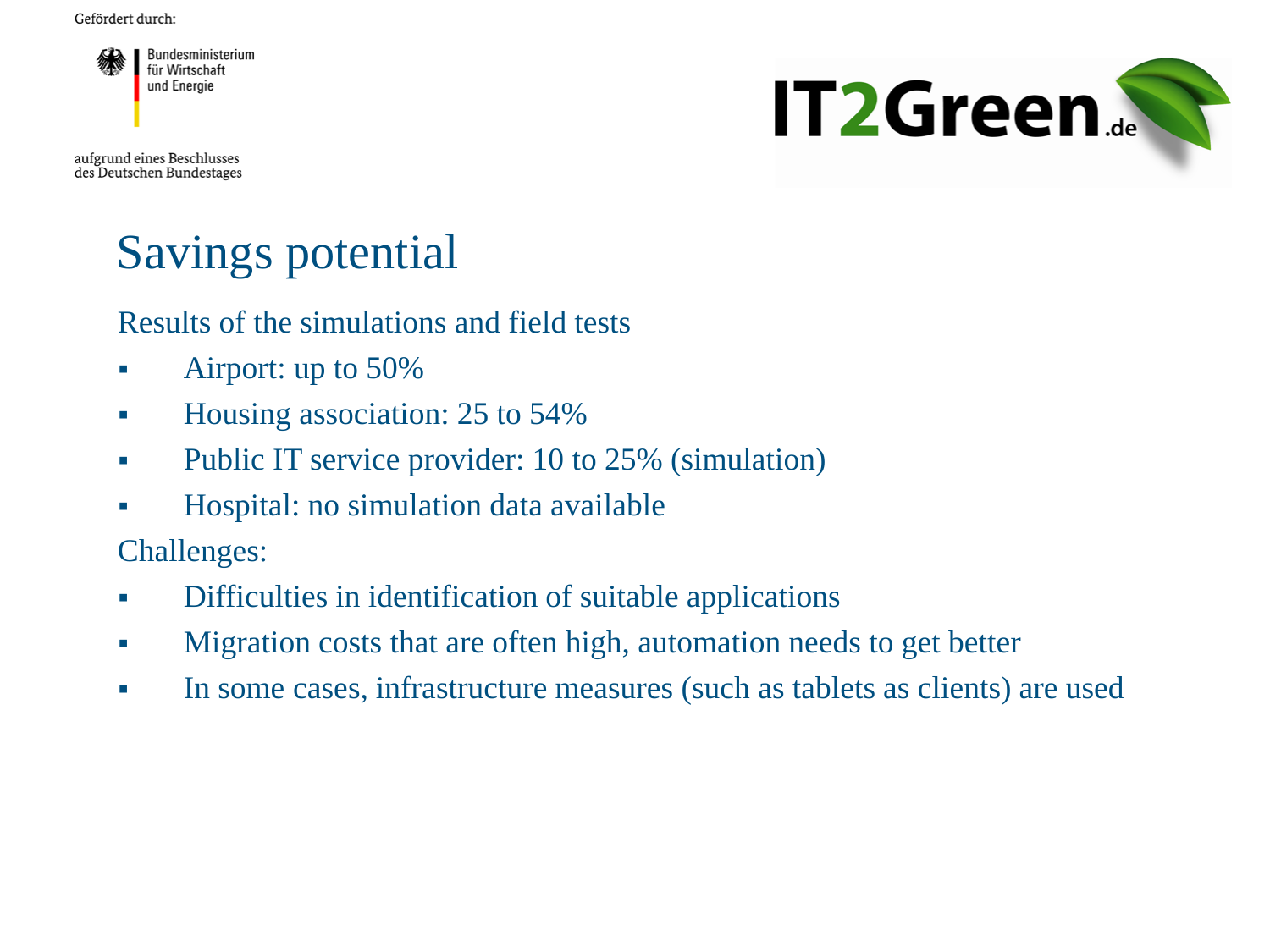

aufgrund eines Beschlusses des Deutschen Bundestages



# Making use of the results

Cloud migration model:

- Integrated model published
- Application migration as a possible business area

Development of the TOSCA standard and corresponding products:

- Public and semi-public developments achieved in the project (OpenTOSCA, LEGO4TOSCA)
- The market for such standards and products is just getting started; competing approaches available

Energy monitoring and control / facility management:

- Making use of the insights gained into the consumption patterns of buildings through partners for design of energy concepts and planning of real estate projects
- Unclear market situation, as previously there were separate submarkets